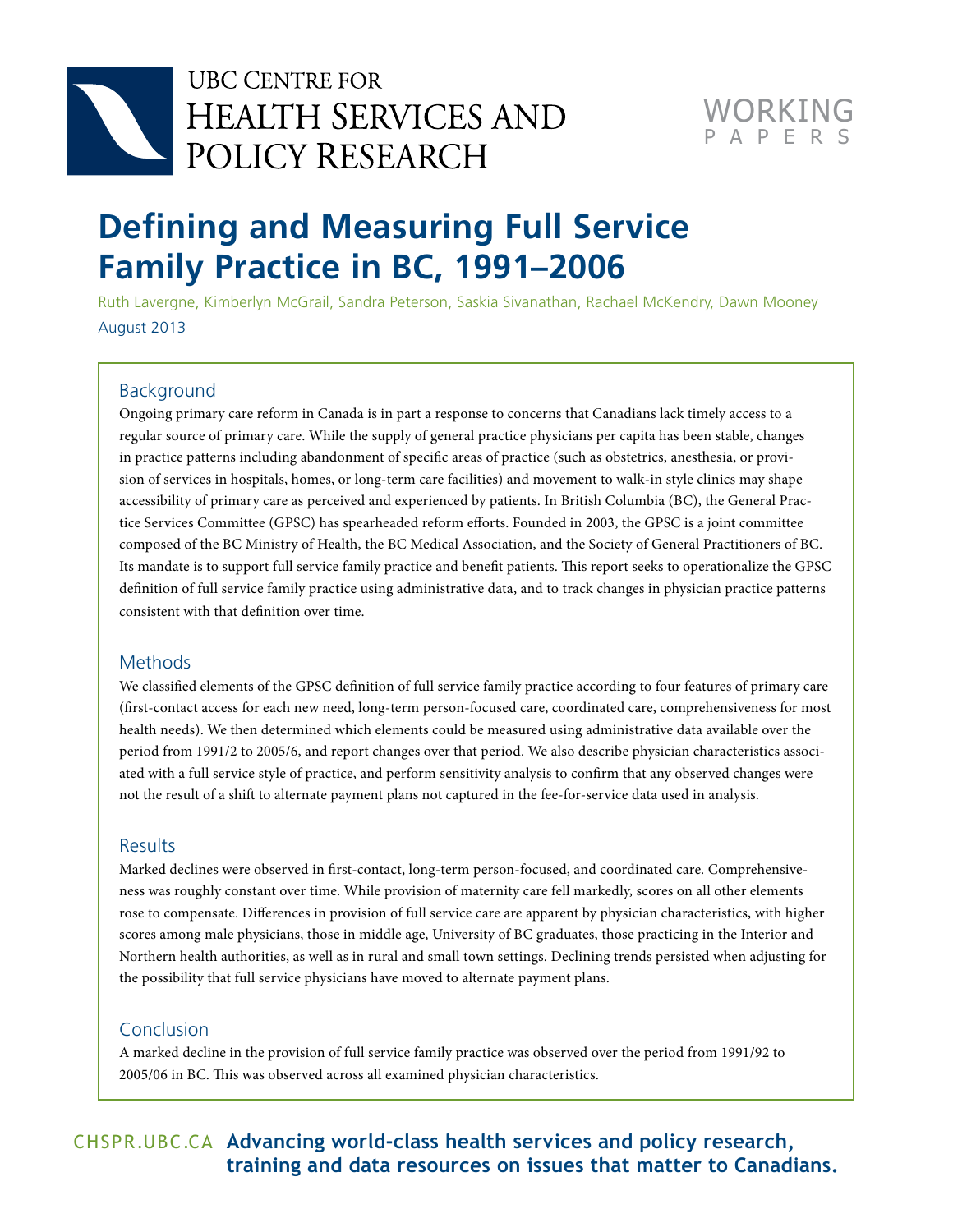# **Contents**

## Background 3

[Full service family practice](#page-2-0) 3 [Primary care physician practice patterns](#page-3-0) 4 [Objectives and research questions](#page-4-0) 5

## Approach 5

[Dimensions of primary care](#page-4-0)[Data sources](#page-5-0)[Measuring full service family practice](#page-6-0)[First contact access for each new health need](#page-6-0)[Long-term person-focused care](#page-7-0)[Coordinated care](#page-7-0) 8 [Comprehensiveness for most health needs](#page-7-0) 8 [Exclusion criteria](#page-8-0)[Producing a summary score](#page-9-0)

## Results 10

[Physician characteristics over time](#page-9-0) 10 [Change in dimensions over time](#page-9-0) 10 [Change in the summary score over time](#page-12-0) 13 [Physician characteristics associated with full service family practice](#page-12-0) 13 [Sensitivity analysis](#page-12-0) 13

Discussion 14

[References 14](#page-13-0)

[Appendix:](#page-14-0) List of MSP Service Codes 15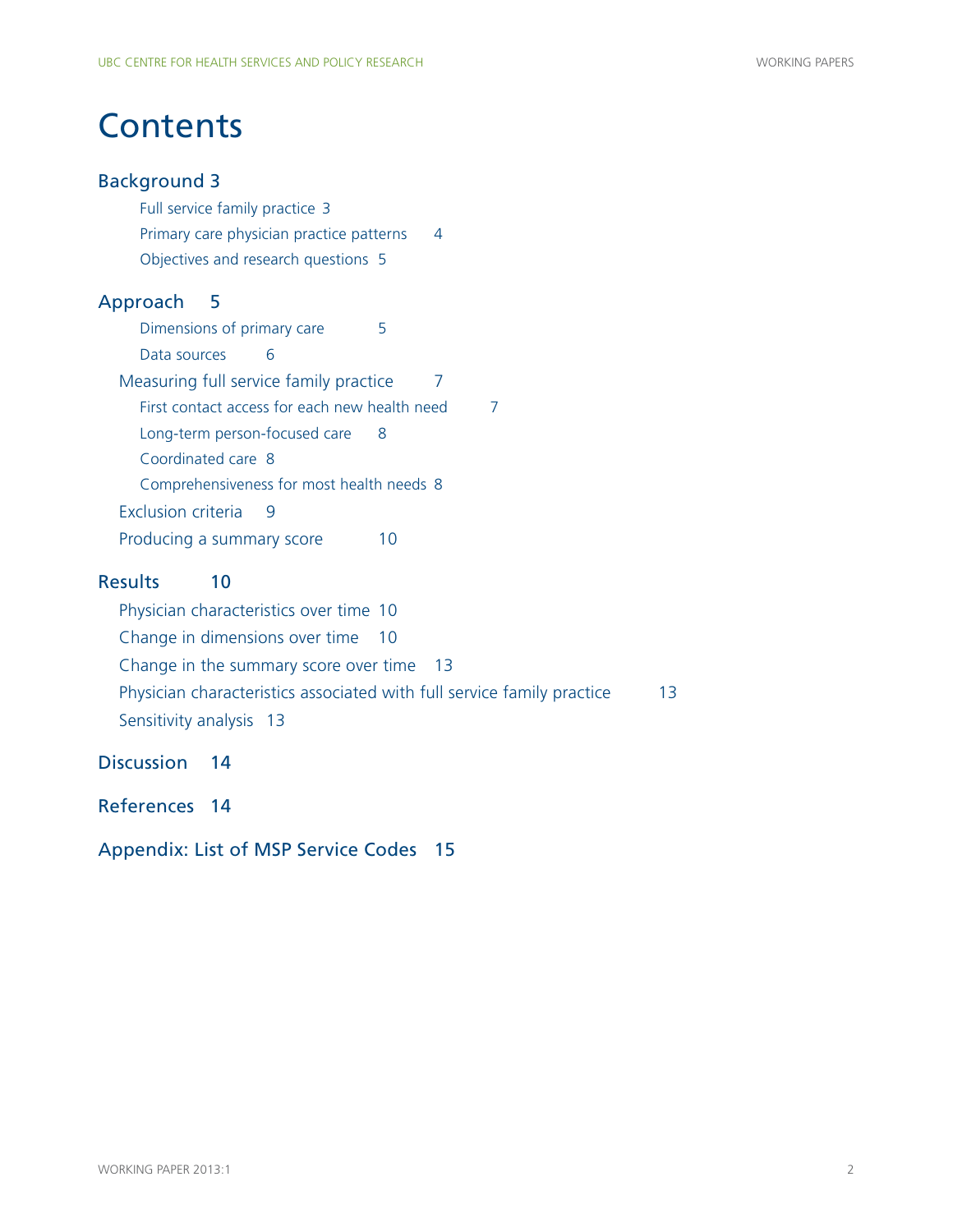# <span id="page-2-0"></span>Background

A stronger primary care system contributes to better outcomes for patients and a more efficient health care system (1). Starfield has described primary care services as having four main features:

- 1. The first point of access to the health care system for each new need;
- 2. Longitudinal care focused on the person, not the disease, implying the existence and use of a regular source of care over time;
- 3. The part of the system that coordinates care provided elsewhere or by others, including both coordination by practitioners and through medical records. For some purposes, primary care is also described as being oriented toward family and community; and
- 4. Comprehensive for most health needs, in that it can arrange for all types of services with referrals to other types and locations of care as appropriate  $(1,2)$ .

These four features are consistent with an earlier US Institute of Medicine definition of primary care as "the provision of integrated, accessible health care services by clinicians who are accountable for addressing a large majority of personal health care needs, developing a sustained partnership with patients, and practicing in the context of family and community" (3). In Canada, family physicians play a central role in providing primary care, and have been the focus of recent efforts to reform primary care in several provinces.

### Primary care reform

Reform has come in the face of concerns that increasing numbers of Canadians lack timely access to a regular source of primary care. Over the period from 2003 to 2010, the proportion of British Columbians reporting being without a regular medical doctor climbed from 10.6% to 14.3% (4). While the supply of general practice physicians per capita has been stable (5), primary care physicians report that they are providing fewer hours of direct patient care (6,7) and younger doctors are

seeking a different work-life balance (8). At the same time, there has been concern about declining comprehensiveness of family practice, as physicians move to walk-in clinics (9) or abandon specific areas of practice (such as obstetrics, anesthesia, or provision of services in hospitals, homes, or long-term care facilities) (10,11).

This combination of factors has the potential to shape accessibility of primary care as perceived and experienced by patients. However, changes over time and across multiple dimensions of care have not been described. This report seeks to address this gap. The underlying analyses represent one component of a larger project examining changes in the supply, availability, and use of physicians services, motivated by an interest in understanding the shift from a general perception in Canada of a physician surplus in the early 1990s, to a shortage a half-decade later.

#### Full service family practice

In British Columbia (BC), recent efforts at primary care reform have been spearheaded by the General Practice Services Committee (GPSC). Founded in 2003, the GPSC is a joint committee composed of the BC Ministry of Health, the BC Medical Association, and the Society of General Practitioners of BC. Its mandate is to "support full service family practice and benefit patients" (9). It has introduced incentive payments for patient care in areas such as chronic disease management, maternity care, mental health, care for the frail and elderly, and palliative care over the period from 2003-2008, as well as other support programs. Central to the GPSC's approach to reform is the idea that the doctor-patient dyad is the critical component of primary care (12), and that this is best-supported by full service family practice (FSFP). The GPSC defines FSFP as a style of practice that includes most of the following (13):

- Health and health risk assessments
- Co-ordination of patient care across the spectrum of primary, secondary, and tertiary care, including making referrals and acting on consultative advice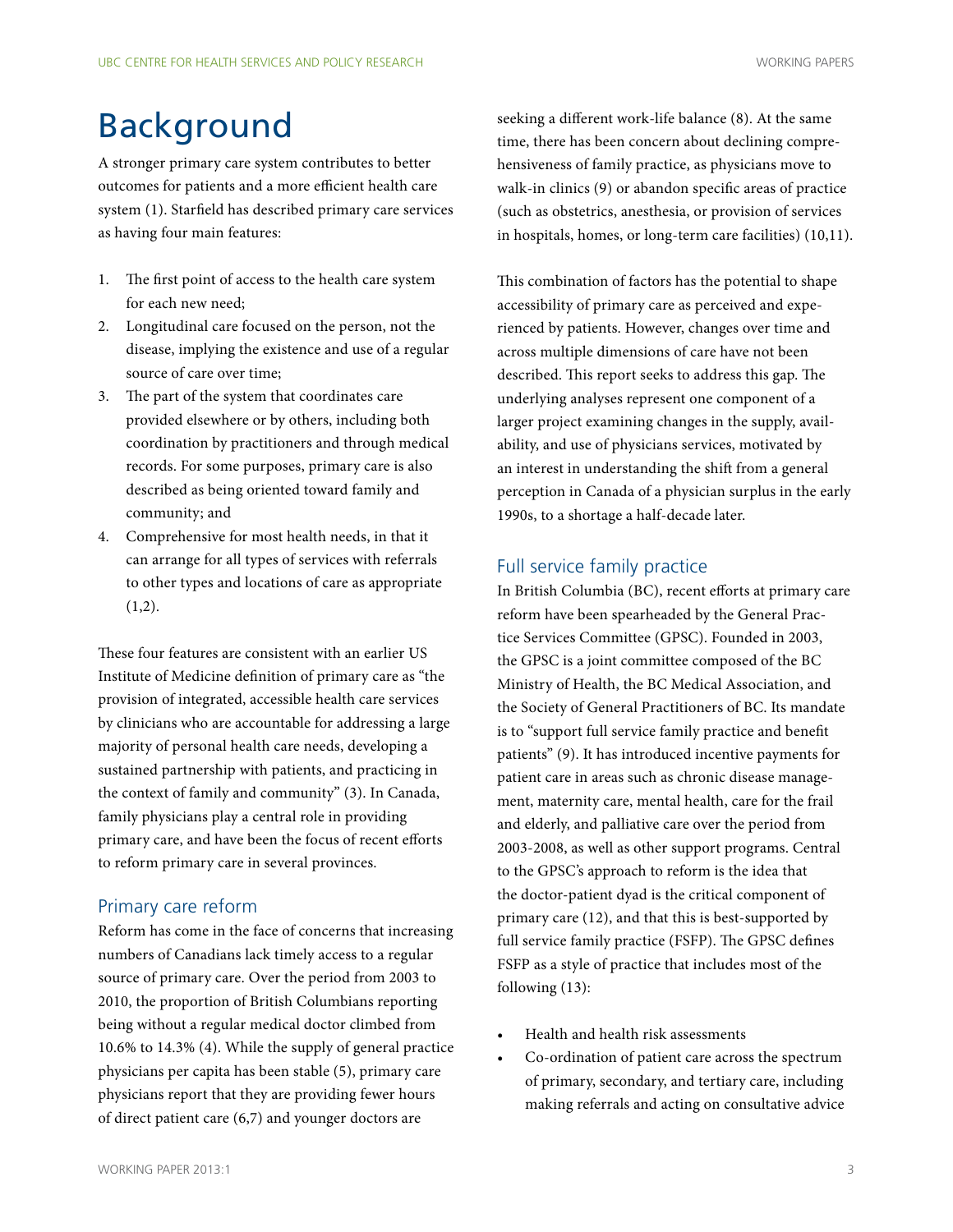- <span id="page-3-0"></span>Longitudinal care of patients across the spectrum of their medical needs
- Diagnosis and management of acute ailments
- Chronic disease management, including implementation of BC guidelines
- Primary reproductive care including the organization of appropriate screening
- The provision of or the arrangement with another provider for the provision of prenatal, obstetrical, postnatal, and newborn care
- Primary mental health care
- Primary palliative care
- Care and support of the frail elderly
- Support for hospital, home, rehabilitation and longterm care facilities
- Patient education and preventive care
- The maintenance of a longitudinal patient record
- An association with other practitioners that provides patients with a designated provider to contact for medical advice and/or care as appropriate both during and outside of office hours, an association that includes the use of call-group guidelines and protocols for patient follow-up
- The future use of information technology systems as they become available to further enhance the co-ordination and provision of patient care.

Since the GPSC reforms are predicated on a model of care in which the physician-patient dyad is central, physicians are responsible for the full range of primary care functions, providing comprehensive, continuous, and patient-centered care, and serving as the first point of contact between a patient and the health care system. This can be contrasted with team-based models in which the core functions of primary care are shared across a variety of service providers. It also stands in contrast to walk-in practices, which may provide accessible, first-contact services, without maintaining continuity over time, or fulfilling a coordinating role.

Despite a focus on supporting the FSFP style of care, the degree to which family physicians practice within this model, their characteristics, and how provision of FSFP changed over the period leading up to the GPSC reforms is unknown. In order to examine this, it is necessary to operationalize the GPSC definition using administrative data, and then to track changes in physician practice patterns consistent with that definition over time.

#### Primary care physician practice patterns

Previous Canadian literature examining practice patterns with administrative data has focused on scope of practice, or the dimension of comprehensiveness of care. A 2009 paper by Glazier et al. evaluated capitation and enhanced fee-for-service models in Ontario, and measured the mean number and percent of 21 services defined using Ontario Health Insurance Plan Billing codes (14). In the 2006 Manitoba report "Profiling Primary Care", an Atypical Diagnostic Coding Index (ADCI) was used to summarize scope of service provision, in order to determine the extent to which primary care physicians were sub-specializing, implying less availability for general practice (15). This used the Johns Hopkins Expanded Diagnosis Clusters (EDCs) grouping system which sorts ICD-9 codes for each physician visit into 27 distinct groups. The authors determined an 'expected proportion of codings' using the actual distribution of each of the 27 groups in the region.

Survey data has also been used to examine practice patterns. Wong and Stewart used the 2001 National Family Physician Workforce Survey to identify factors associated with the scope of practice of FPs in officebased practice, based on 12 historically provided medical services (10). Earlier, Hutten-Czapski, Pitblado and Slade described the scope of family practice in rural and urban settings, using a practice breadth score based on survey responses to the 1997 National Family Physician Survey. This survey included 16 questions on procedures and eight on on-call activities (16).

In BC, scope of practice has been examined using individual fee items grouped into categories (17), but domains other than comprehensiveness were not measured and the study did not examine changes over time.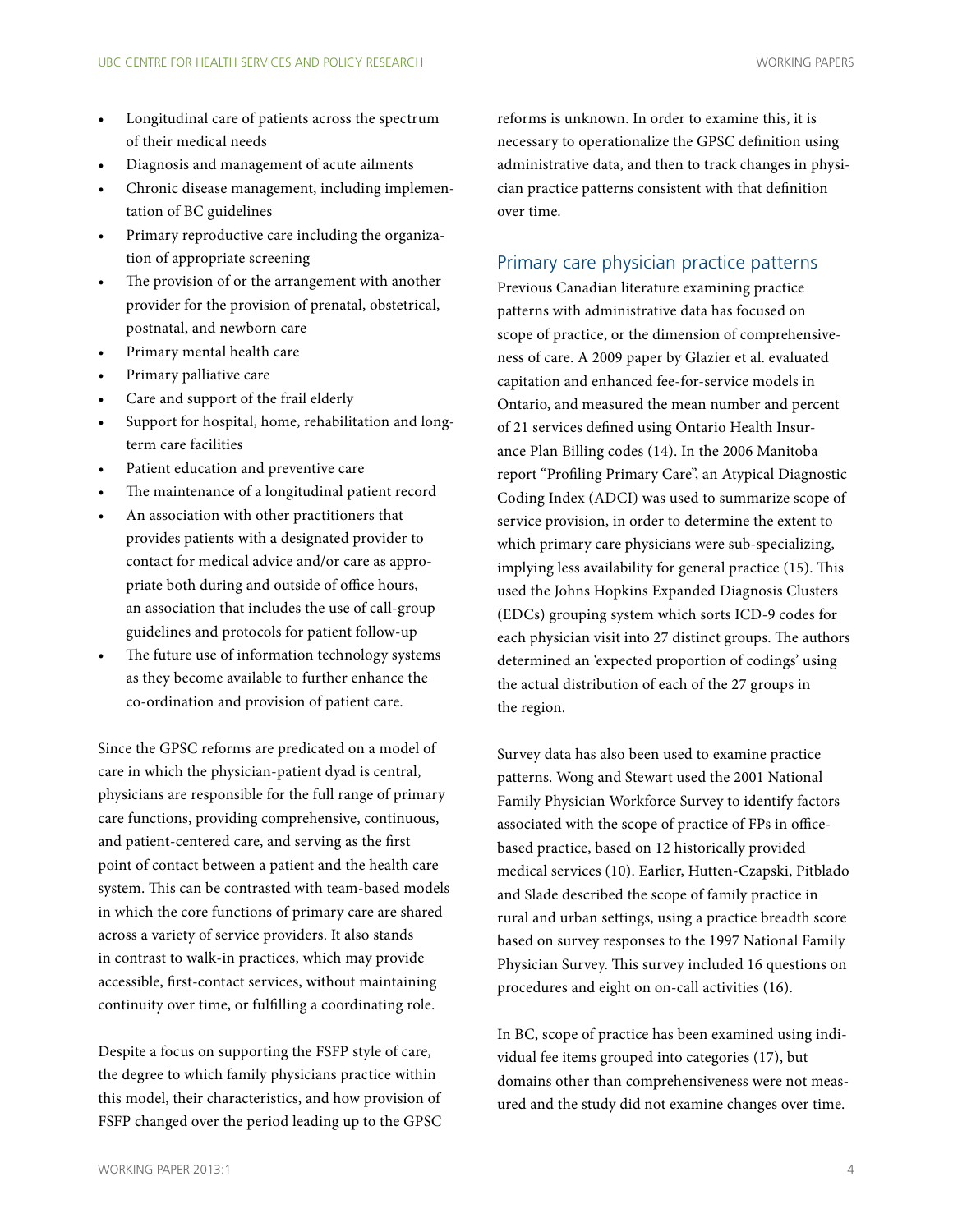<span id="page-4-0"></span>The Primary Care Assessment Tool (PCAT) is a survey tool including items dealing with primary care quality designed to measure each of the core domains of primary care as articulated by Starfield, as well as three other related domains (family centeredness, community orientation, and cultural competence) (18). However, in order to track changes over time, we needed to use existing administrative data, so this approach was not feasible.

### Objectives and research questions

Existing approaches to describing family physician practice patterns do not consider all of the elements noted in the GPSC definition. The extent to which family physicians practice within this model, their characteristics, and how provision of FSFP changed over time remain unknown.

We first seek to operationalize the GPSC's definition of FSFP using administrative data in BC. We then set out to answer the following questions:

- 1. How has the provision of FSFP changed over the period from 1991 to 2006?
- 2. What are the characteristics of family physicians who maintain full service practices?

# Approach

### Dimensions of primary care

We adopt the definition of FSFP articulated as part of the GPSC primary care policies in this analysis, and classify elements according to Starfield's four features of primary care (9). We then determine if we can measure the dimension using administrative data available in BC in all four study years (see Table 1). A detailed explana-

| <b>Dimensions</b>                                 | Attribute(s) from GPSC FSFP definition                                                                                                                                                           | Measurable |
|---------------------------------------------------|--------------------------------------------------------------------------------------------------------------------------------------------------------------------------------------------------|------------|
| First-contact access for each new need            |                                                                                                                                                                                                  |            |
| First-contact care                                | Health and health risk assessments                                                                                                                                                               | No.        |
| Access both during and outside of<br>office hours | An association with other practitioners that provides patients with a designated<br>provider to contact for medical advice and/or care as appropriate both during and<br>outside of office hours | Yes        |
| Support for alternate settings                    | Support for hospital, home, rehabilitation and long-term care facilities                                                                                                                         | Yes        |
| Long-term person-focused care                     |                                                                                                                                                                                                  |            |
| Continuity                                        | Longitudinal care of patients across the spectrum of their medical needs                                                                                                                         | Yes        |
| Coordinated care                                  |                                                                                                                                                                                                  |            |
| Coordination and referral                         | Co-ordination of patient care across the spectrum of primary, secondary, and<br>tertiary care, including making referrals and acting upon consultative advice                                    | Yes        |
| Record keeping                                    | The maintenance of a longitudinal patient record                                                                                                                                                 | No         |
| Information technology                            | The future use of information technology to enhance the co-ordination and<br>provision of patient care                                                                                           | <b>No</b>  |
| Comprehensive for most health needs               |                                                                                                                                                                                                  |            |
| Service for both acute and<br>chronic conditions  | Diagnosis and management of acute ailments. Chronic Disease Management,<br>including implementation of BC quidelines                                                                             | Yes        |
| Reproductive care                                 | Primary reproductive care including the organization of appropriate screening                                                                                                                    | Yes        |
| Maternity care                                    | The provision of or the arrangement with another provider for the provision of<br>prenatal, obstetrical, postnatal, and newborn care                                                             | Yes        |
| Mental health care                                | Primary mental health care                                                                                                                                                                       | Yes        |
| Palliative care                                   | Primary palliative care                                                                                                                                                                          | <b>No</b>  |
| Geriatric care                                    | Care and support of the frail elderly                                                                                                                                                            | Yes        |
| Disease prevention                                | Preventive care                                                                                                                                                                                  | Yes        |
| Health promotion and education                    | Patient education                                                                                                                                                                                | No.        |

Table 1 Measurement of full service family practice using BC administrative data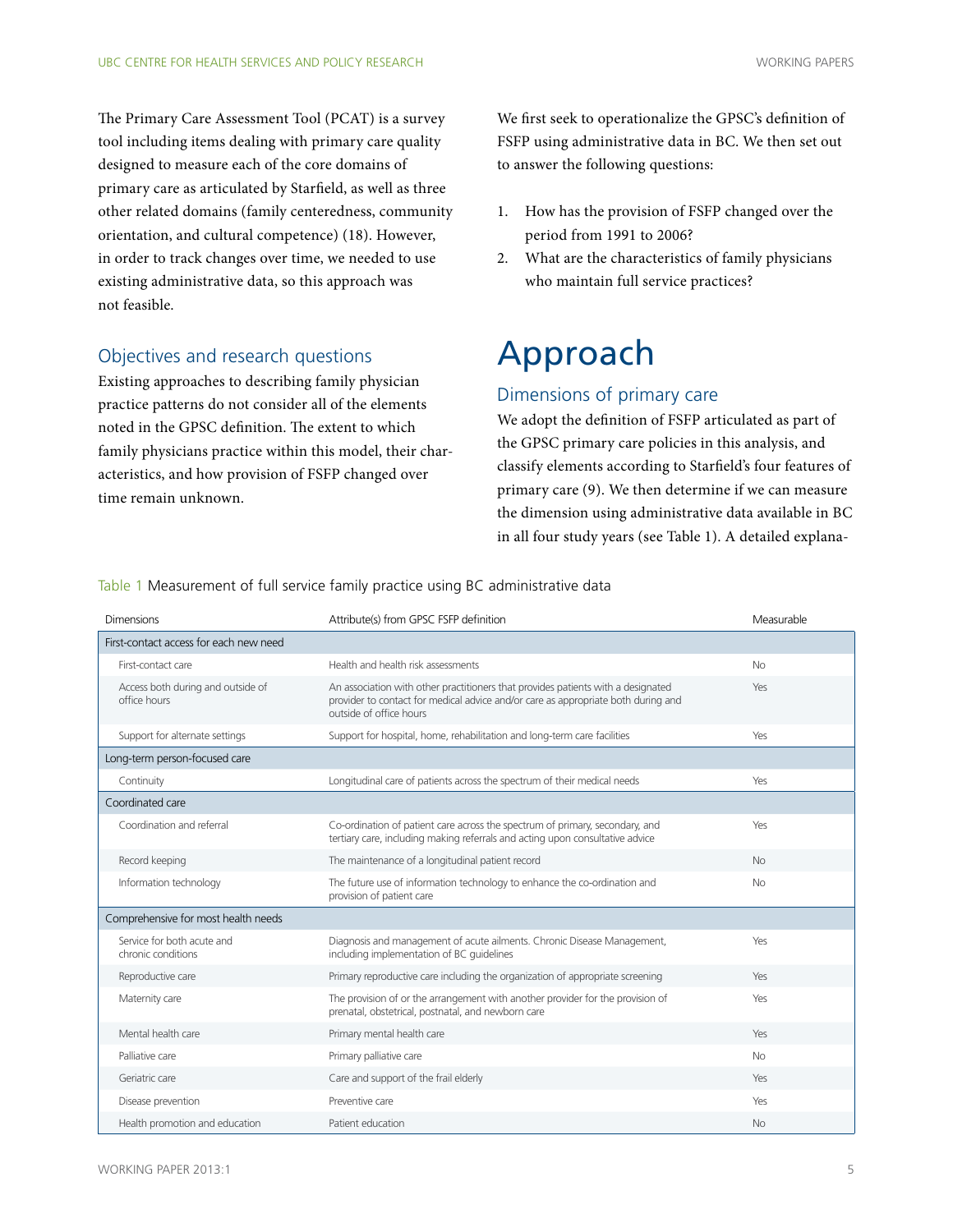<span id="page-5-0"></span>tion of each element and its measurement, or reasons why it could not be adequately measured using administrative data, is provided in the following section.

Watson et al. propose a logic model for primary health care that describes the inputs, activities, outputs, and expected outcomes of the primary care system in Canada, as well as the contexts that influence services (19). We focus only on outputs, described in the logic model as the volume, type (e.g. referral, prevention, curative, and palliative) and qualities of products and services. As such, our analysis informs only the clinical activities of providing primary health care in the context of the family practice. It does not describe the structure of the system in which such practices are embedded, nor does it capture outcomes (efficiency or equity).

#### Data sources

This report uses linked data developed by the BC Ministry of Health and provided through Population Data BC. The specific data files include BC's Medical Services Plan registration and physician payment files, and physician-level information from the College of Physicians and Surgeons of BC. Access to these data was governed by a Research Data Access Framework that met all requirements of BC's Freedom of Information and Protection of Privacy Act and other relevant legislation.

#### Medical Services Plan (MSP) payment file

This file includes data on all fee-for-service medical services claims paid to physicians, with anonymous identifiers for both patients and physicians. It describes services used, and includes a patient diagnosis code for each encounter. Services are classified by fee codes, five-digit codes which indicate the insured service for which the practitioner was paid. These fee codes are nested within service codes. Service codes are two-digit codes to indicate the type of service rendered by a practitioner. The Medical Services Plan (MSP) senior medical advisor is responsible for the assignment and maintenance

of the service code for each fee item. The service code can be amended to reflect the status of the fee item established between MSP and the BC Medical Association (BCMA).

#### College of Physicians and Surgeons of BC

This is the registering and licensing body for physicians in BC. Data available from the College provide information on physician characteristics including age, sex, year of graduation, province or country of training, practice location, and specialty, used in descriptive analyses.

Medical Services Plan (MSP) registration file

This includes a record for all BC residents who receive or are eligible to receive publicly-funded health care services, and contains individual demographic information.

All data were provided by Population Data BC with unique study identifiers that enabled us to connect records for individual patients and physicians across datasets and over time. These identifiers cannot be linked at an individual level to other data and cannot be used to identify specific individuals. We used four discrete years of data, covering a decade and a half of healthcare services use: 1991/2, 1995/6, 2001/2, and 2005/6.

In this analysis all billings are adjusted to 2005/6 fees. Contacts are defined as unique combinations of patient, physician, and calendar date, regardless of how many fee codes were billed on that day. Telephone calls, completion of documentation/forms, and other indirect patient care that would not involve an in-person meeting were not included when determining contacts.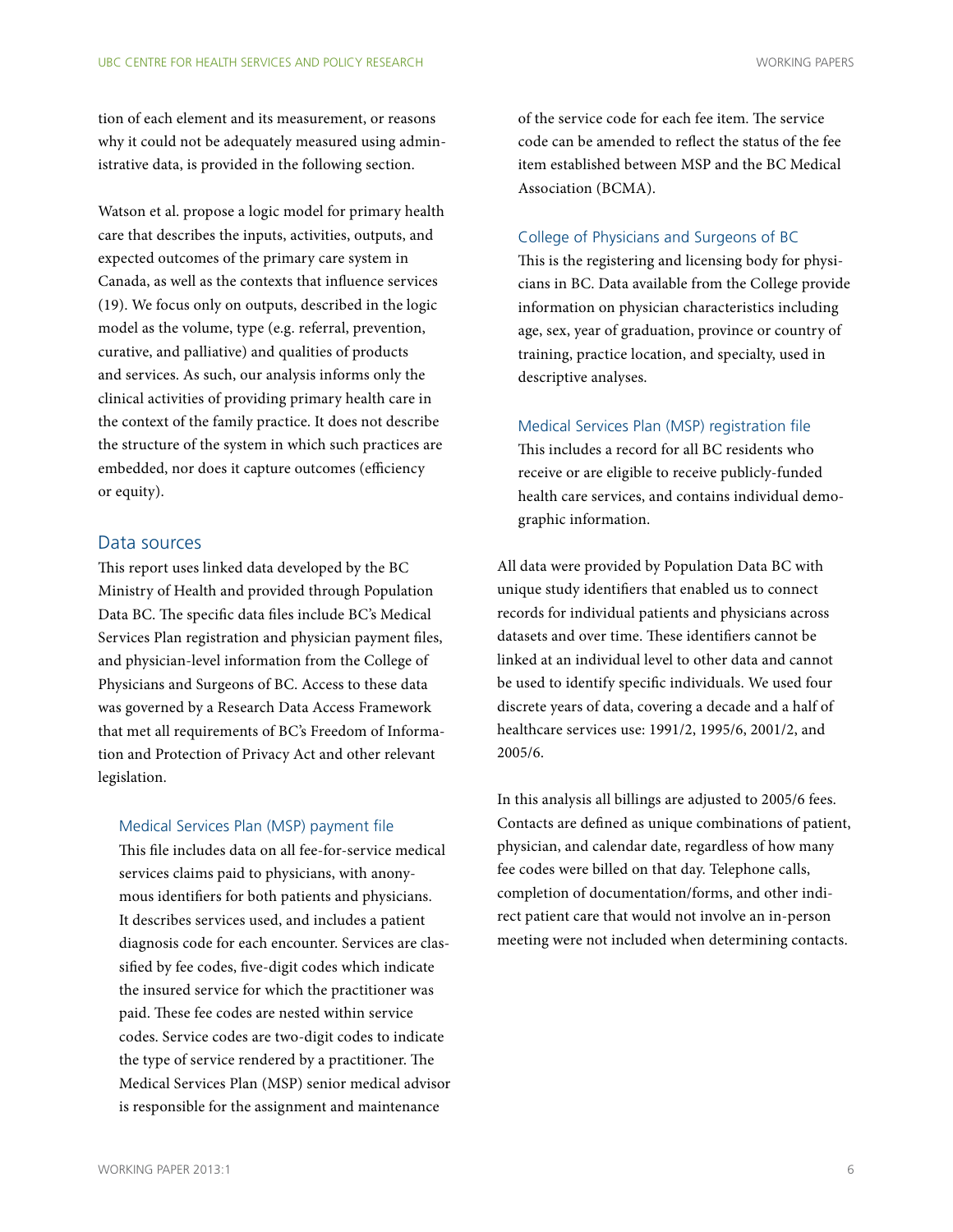# <span id="page-6-0"></span>Measuring full service family practice

### First contact access for each new health need

#### Health and health risk assessments

This was not measured explicitly. The role of family physicians as first-contact care providers (performing health assessments, including history taking, physical exam, and diagnostic evaluation), is inherent to the structure of the Canadian health system, and so first contact being with a family physician is assumed. There will be exceptions, but these are likely to be rare. While completing health and health risk assessments are assumed to be basic elements of patient visits, these activities cannot be measured directly.

#### Access both during and outside of office hours

Arrangements for 24-hour, seven-day a week response could not be measured directly, as there are no provincial data on on-call groups, nor are there patient rosters corresponding to individual physicians. Physicians were classified as providing access to care both during and outside of office hours if they billed for any services designating care outside of office hours.

Billings outside of office hours included service codes 09 or 49 (excluding fee codes 04432, 07043, and 07283). These capture premiums paid for care outside of office hours. Those with no billings outside of office hours received a score of 0. All others received a score of 100.

#### Support for alternate settings

Contacts were classified as having occurred in the following locations outside of the office during the study year:

- Home
- Long term care (LTC) facility
- Hospital, emergency room (ER) specified
- Hospital, ER not specified

Service and fee codes for home, LTC, and ER care specify the location of services. Codes reflecting hospital care either specify hospital as the location of

#### Table 2 Service and fee codes specifying setting

|                                              | Service<br>codes                                                                                                                                | Fee codes                                                                                                                                                                                                                                                                                                                                                                                                                                                                                                                                                                                                                                                                                                                                                                                                                                                                                                                                                                              |
|----------------------------------------------|-------------------------------------------------------------------------------------------------------------------------------------------------|----------------------------------------------------------------------------------------------------------------------------------------------------------------------------------------------------------------------------------------------------------------------------------------------------------------------------------------------------------------------------------------------------------------------------------------------------------------------------------------------------------------------------------------------------------------------------------------------------------------------------------------------------------------------------------------------------------------------------------------------------------------------------------------------------------------------------------------------------------------------------------------------------------------------------------------------------------------------------------------|
| Contacts in<br>homes                         | 05                                                                                                                                              | 00103, 00104, 00361, 96859                                                                                                                                                                                                                                                                                                                                                                                                                                                                                                                                                                                                                                                                                                                                                                                                                                                                                                                                                             |
| Contacts in<br>long term care                |                                                                                                                                                 | 00114, 00115, 13114                                                                                                                                                                                                                                                                                                                                                                                                                                                                                                                                                                                                                                                                                                                                                                                                                                                                                                                                                                    |
| Contacts in<br>hospital, ER<br>specified     | 06, 26,<br>67                                                                                                                                   | 00112, 00111,* 00325, 19921, 96801, 96802,<br>96803, 96804, 96805, 96811, 96812, 96813,<br>96814, 96815, 96821, 96822, 96823, 96824,<br>96825, 01823                                                                                                                                                                                                                                                                                                                                                                                                                                                                                                                                                                                                                                                                                                                                                                                                                                   |
| Contacts in<br>hospital, ER<br>not specified | 27, 28,<br>30, 40,<br>41, 42<br>(NOT<br>04090,<br>04091.<br>04094.<br>14090.<br>14091.<br>14094).<br>43, 45,<br>46 (NOT<br>$00361$ ),<br>48, 97 | 00013, 00016, 00017, 00018, 00019, 00024,<br>00025, 00026, 00027, 00028, 00040, 00046,<br>00105, 00108, 00109, 00105, 00113, 00116,<br>00118, 00119, 00123, 00127, 00128, 03100,<br>00319, 00370, 00371, 00393, 00394, 00525,<br>00526, 00641, 00700, 00702, 00703, 00704,<br>00705, 00706, 00707, 00708, 00709, 00710,<br>00711, 00719, 00720, 00721, 00722, 00723,<br>00724, 00726, 00727, 00728, 00729, 00731,<br>00733, 00734, 00735, 00736, 00738, 00737,<br>00739, 00740, 00741, 00742, 00746, 00747,<br>00749, 00750, 00751, 00752, 00754, 00755,<br>00759, 00760, 00807, 00808, 00977, 01018,<br>01094, 01095, 02420, 02144, 02444, 04005,<br>04008, 04049, 04403, 07138, 07142, 07143,<br>07430, 07528, 07560, 07561, 07783, 70552,<br>08265, 08583, 08591, 08606, 08607, 08608,<br>08617, 08620, 08626, 08627, 08690, 08691,<br>08692, 08693, 08694, 08695, 10733, 11215,<br>11245, 11645, 11845, 12148, 13108, 13127,<br>13128, 13148, 13228, 13229, 12148, 19921,<br>96858 |
| Contacts out<br>of office, other             |                                                                                                                                                 | 12200, 12201, 12220, 13200, 13201, 13220,<br>16200, 16201, 16220, 17200, 17201, 17220,<br>18200, 18201, 18220, 96841, 96850, 96852                                                                                                                                                                                                                                                                                                                                                                                                                                                                                                                                                                                                                                                                                                                                                                                                                                                     |
| Contacts<br>in office<br>(specified)         | 23                                                                                                                                              | 00100, 00101, 00120, 04007, 04505, 04533,<br>08264, 12100, 12101, 12120, 13100, 14094,<br>16100, 16101, 16120, 17100, 17101, 17120,<br>18100, 18101, 18120, 96857, 04094, 14094,<br>08264, 13101, 13120, 00137                                                                                                                                                                                                                                                                                                                                                                                                                                                                                                                                                                                                                                                                                                                                                                         |

*\*This code indicates the patient was encountered at home, and then moved to ER.*

services, or correspond to services that could not be provided in an office setting. Some services had no location specified, and could not otherwise be classified (e.g. intravenous injection, skin biopsy). Fee codes within service codes 02, 08, 09, 12, 19, 22, 44, 47, 49, 60, 66, 71, 93, 94, 95, 96, and 98 not mentioned elsewhere fell into the category of "location not specified." (See Table 2).

Physicians received a score of 100 if they provided care in all four identified non-office locations, 75 if they provided care in three of the four, 50 in two of the four, and 25 in one of the four. They received a score of zero if all services were in office, or a location that was not specified.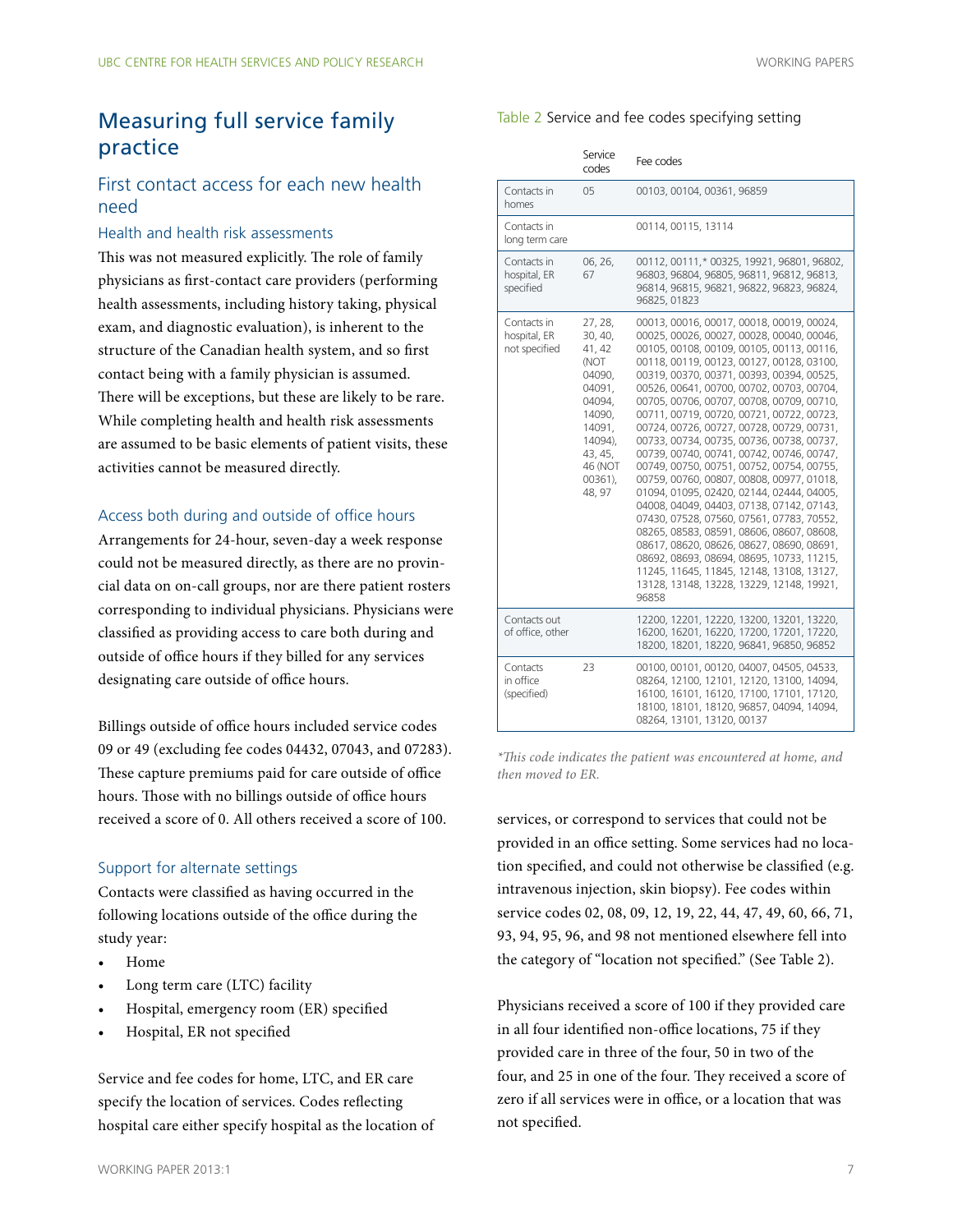## <span id="page-7-0"></span>Long-term person-focused care **Continuity**

The majority source of care (MSOC) for each patient was the physician who provided >50% of GP contacts. Patients with one contact are considered to have a MSOC. Patients who had an equal number of contacts with two or more physicians could not be assigned.

Physicians were given a score equal to the percent of the total number of patients they saw for whom they were the assigned MSOC.

#### Coordinated care

#### Coordination and referral

Disorganized care was defined as patients seeing four or more GPs in the study year. The coordination score was assigned on the basis of the proportion of a physician's patients **not** receiving disorganized care.

#### Record keeping

Record keeping was not measured. While all practices keep records for billing purposes, maintenance of a detailed and complete longitudinal record is likely variable.

#### Information technology

Use of information technology to enhance the coordination and provision of patient care could not be measured.

### Comprehensiveness for most health needs Service for both acute and chronic conditions

Diagnosis and management of acute ailments and chronic diseases was captured using Aggregated Diagnosis Groups (ADG), assigned based on ICD-9 codes. Care was classified as shown in Table 3.

The score was calculated as the ratio of acute and chronic contacts, multiplied by 100 (the denominator was whichever number was largest). As such, a score of 100 corresponds to equal distribution of services for acute and chronic conditions, 50 reflects twice as many in one category than the other, 25 reflects four times as

#### Table 3 Classification of acute and chronic conditions

|                | ADGs included                                         |
|----------------|-------------------------------------------------------|
| Acute          | ADG1 Time Limited: Minor                              |
|                | ADG2 Time Limited: Minor-Primary Infections           |
|                | ADG3 Time Limited: Major                              |
|                | ADG4 Time Limited: Major-Primary Infections           |
|                | ADG23 Psychosocial: Time Limited, Minor               |
|                | ADG21 Injuries/Adverse Effects: Minor                 |
|                | ADG22 Injuries/Adverse Effects: Major                 |
|                | ADG7 Likely to Recur: Discrete                        |
|                | ADG8 Likely to Recur: Discrete-Infection              |
| Chronic        | <b>ADG5 Allergies</b>                                 |
|                | ADG6 Asthma                                           |
|                | ADG9 Likely to Recur: Progressive                     |
|                | ADG10 Chronic Medical: Stable                         |
|                | ADG11 Chronic Medical: Unstable                       |
|                | ADG12 Chronic Specialty: Stable-Orthopedic            |
|                | ADG13 Chronic Specialty: Stable-Ear, Nose, Throat     |
|                | ADG14 Chronic Specialty: Stable-Eye                   |
|                | ADG16 Chronic Specialty: Unstable-Orthopedic          |
|                | ADG17 Chronic Specialty: Unstable-Ear, Nose, Throat   |
|                | ADG18 Chronic Specialty: Unstable-Eye                 |
|                | ADG24 Psychosocial: Recurrent or Persistent, Stable   |
|                | ADG25 Psychosocial: Recurrent or Persistent, Unstable |
|                | ADG32 Malignancy                                      |
| Signs/         | 0ADG26 Signs/Symptoms: Minor                          |
| symptoms       | ADG27 Signs/Symptoms: Uncertain                       |
|                | ADG28 Signs/Symptoms: Major                           |
| Not classified | ADG15 No longer in use                                |
|                | ADG19 No longer in use                                |
|                | ADG20 Dermatologic                                    |
|                | ADG29 Discretionary                                   |
|                | ADG31 Prevention/Administrative                       |
|                | ADG33 Pregnancy                                       |
|                | ADG34 Dental                                          |
|                | ADG30 See and Reassure                                |

many in one category than the other, and 0 reflects no contacts for either acute or chronic conditions.

#### Reproductive care

Primary reproductive care was measured as the percent of all women ages 18-74 seen by a physician in the study year, to which the physician administered a pelvic examination with pap smear. Since exams are not recommended annually, this value was multiplied by 3 and truncated at 100%. Note that the denominator is all women ages 18-74 seen by the physician. Many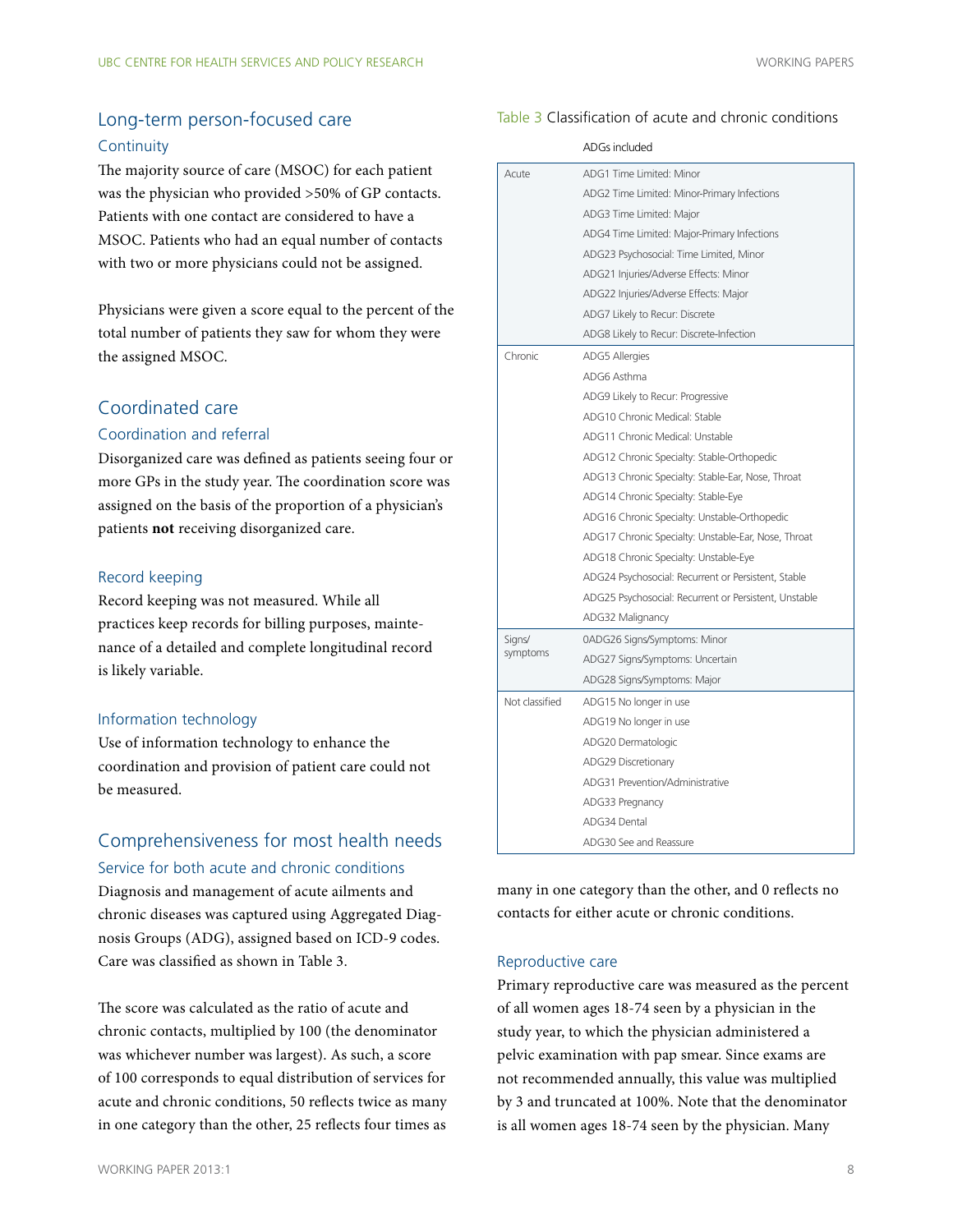<span id="page-8-0"></span>will have seen multiple physicians over the course of the year, and would therefore be included in multiple denominators, leading to the low overall percentage.

| Maternity care                   | Fee codes    |
|----------------------------------|--------------|
| Routine pelvic exam, women 18-74 | 04560, 14560 |

The provision of pre/post-natal and obstetrical care was captured using the following fee codes:

|                                                         | Fee codes                                                                                                                                                                                                            |
|---------------------------------------------------------|----------------------------------------------------------------------------------------------------------------------------------------------------------------------------------------------------------------------|
| Contacts (#) maternity, not delivery                    | 04090, 04091, 04094, 14090,<br>14091, 14094                                                                                                                                                                          |
| Contacts (#) maternity, delivery and<br>post-natal care | 00118, 00119, 04000, 04014,<br>04017, 04018, 04022, 04023,<br>04024, 04025, 04026, 04050,<br>04052, 04092, 04093, 14104,<br>04107, 14108, 14109, 04118,<br>04119, 14199, 04038, 04021,<br>04104, 04105, 04108, 04109 |

Physicians were assigned a value of 100 if they both performed deliveries and provided pre/post-natal care, 50 if they did one or the other (the vast majority did pre/post-natal care but not deliveries), and 0 if they did neither. We could not directly measure arrangements with another provider for the provision of some segment of maternity care.

#### Mental health care

Contacts for which physicians recorded ICD-9 codes 290-319 were classified as mental health care. Physicians were assigned a score of 0 if they had no contacts for mental health conditions. All other physicians received a score of 100.

#### Palliative care

Palliative care could not be measured. Only a small subset of decedents received specialized care that corresponds to unique fee codes, and these have changed over the study period. Moreover, any given physician may experience only a handful of deaths from within his/her patients over the course of a year, which would be insufficient to capture provision of palliative services.

#### Geriatric care

Though the FSFP description specifies care and support of the frail elderly, we could not assess frailty from the available administrative databases. Physicians received a score of 100 if they were the usual provider of care to at least one patient age 75 and older who had three or more contacts.

#### Disease prevention

Preventive care was assessed on the basis of lipid and glucose screening (men and women age 45+).

|                        | Fee codes                                   |
|------------------------|---------------------------------------------|
| Glucose, patients 45+  | 15100, 91707, 09230, 09219                  |
| Lipids, patients $45+$ | 91375, 92350, 91780, 09240,<br>09158, 09467 |

Since these screening measures are not indicated on an annual basis, the percent of patients receiving each test in a given year was multiplied by 3, truncated at 100, and then averaged across the two indicators.

#### Patient education

Patient education could not be measured. No fee codes correspond consistently and directly to education activities.

## Exclusion criteria

Physicians were excluded if they:

- Did not have at least one billing record in all four quarters. These physicians may be entering or leaving practice.
- Claimed more than 15,000 unique patient contacts (unique physician/patient/date combinations). This corresponds to more than 250 unique patient contacts per week. The National Physician Survey shows that only 5% of family physicians see more than 200 patients per week. These are therefore likely to be primary care clinics with shared billings across multiple physicians.
- Had more than 50% of contacts (with known location) in hospital. These physicians were assumed to be playing the role of "hospitalist" and were consid-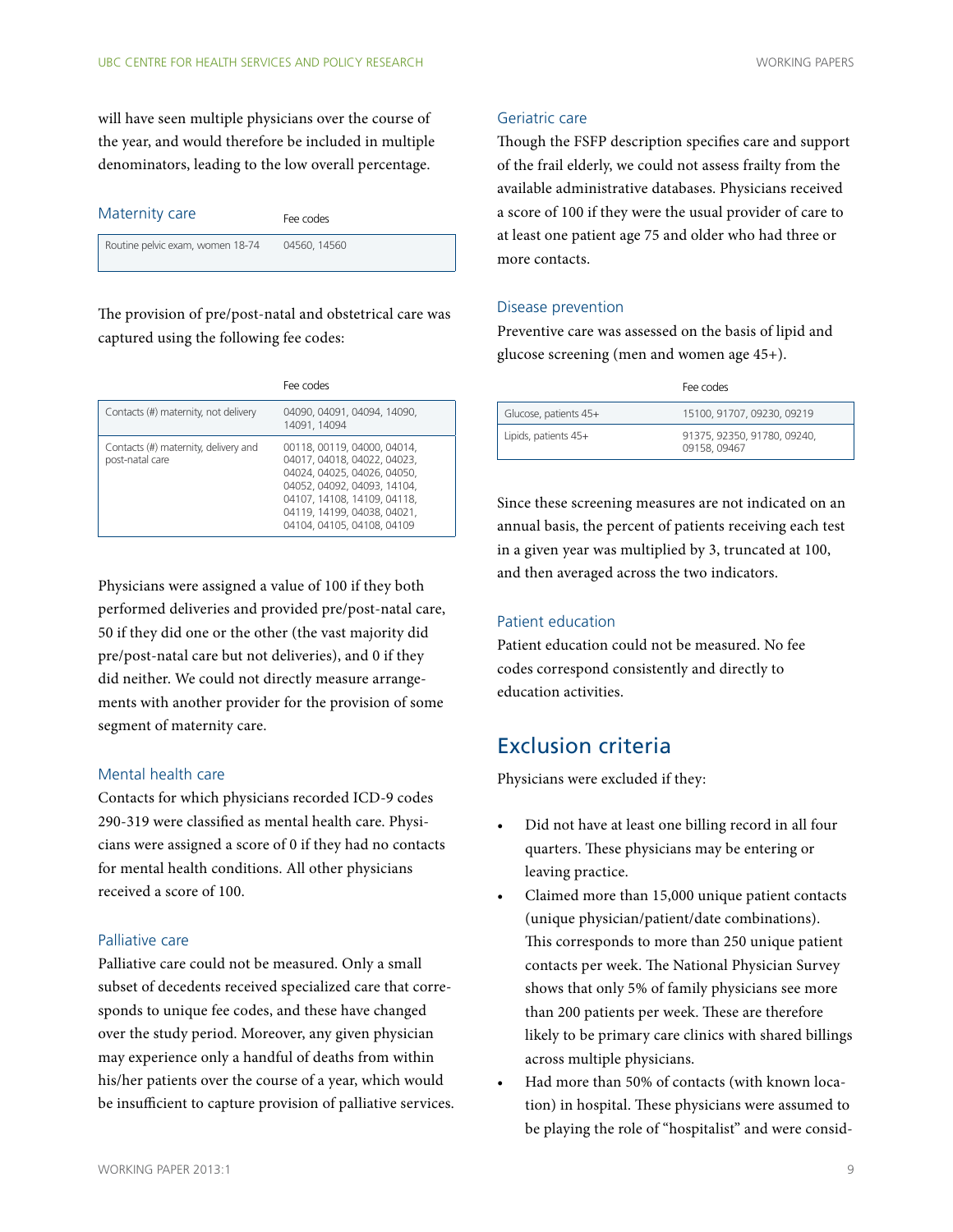<span id="page-9-0"></span>ered unlikely to be maintaining a practice in the community. There is a clear bimodal distribution in the proportion of contacts in hospital. On average, 90% of physicians had fewer than 35% of contacts in hospital, and a small cluster of 5% of physicians had more than 95% of contacts in hospital.

- Used shadow-billing codes associated with alternate payment plans (APPs).
- Billed less than \$50,000 in the year. These may be part-time physicians (approximately 0.3 FTE, based on a benchmark value of \$170,000 over the study period), or physicians receiving a large proportion of their income from alternate payment plans.

Table 4 Number of GP/FP physicians by exclusion category and year

|                                                         | 1991/2   | 1995/6 | 2001/2   | 2005/6 |
|---------------------------------------------------------|----------|--------|----------|--------|
| Total physicians in data                                | 3,726    | 4,176  | 4,446    | 4,759  |
| Exclusion criteria                                      |          |        |          |        |
| No record in all quarters                               | 593      | 554    | 639      | 631    |
| >10,000 unique patient<br>contacts                      | 39       | 19     | 34       | 39     |
| >50% of contacts in<br>hospital                         | 168      | 186    | 293      | 429    |
| APP billings                                            | $\Omega$ | $\cap$ | $\Omega$ | 62     |
| $<$ \$50,000 in billings                                | 194      | 228    | 270      | 347    |
| Total number excluded (APP<br>payment plan/low billing) | 194      | 228    | 291      | 459    |
| Total number excluded (all<br>reasons)                  | 994      | 986    | 1,257    | 1,558  |
| Number of physicians<br>included in analysis            | 2,732    | 3,190  | 3,189    | 3,201  |

Sensitivity analyses performed to ensure that changes from fee-for-service to APPs did not affect conclusions over time are described below.

## Producing a summary score

All physicians were assigned a score between 0 and 100 for each dimension. To produce a composite score, dimensions corresponding to first-contact, long-term person-focused, coordinated, and comprehensive were averaged and each dimension assigned a weight of 0.25. This weighting corresponds to Starfield's definition of

primary care (with comprehensiveness measured as one of four dimensions). Sensitivity analysis confirmed that while the scores differ with other approaches to weighting, conclusions about overall changes are robust to the weighting scheme used.

# Results

# Physician characteristics over time

The total number of FP/GP physicians increased over the course of the study, as did fee-adjusted billings, total contacts per physician, and the number of patients per physician. The proportion of female physicians increased, as did the number of physicians falling into age categories 50 and above. Place of graduation was roughly constant over time, though a slight increase in international graduates is observed in 2005/6. Slight fluctuation in geographic location is observed, with a decrease in metro areas, and an increase in small urban areas. See Table 5.

# Change in dimensions over time

Marked declines were observed on all elements reflecting the dimensions of first-contact, long-term person-focused, and coordinated care. Notably, the percentage of physicians providing services outside office hours fell from 95.8% to 68.8% over the study period, while the percent providing care in all four alternate (non-office) settings fell from 64.6% to 34.7%. See Table 6.

The summary score for comprehensiveness was roughly constant over time. While provision of maternity care fell markedly, scores on all other elements rose to compensate.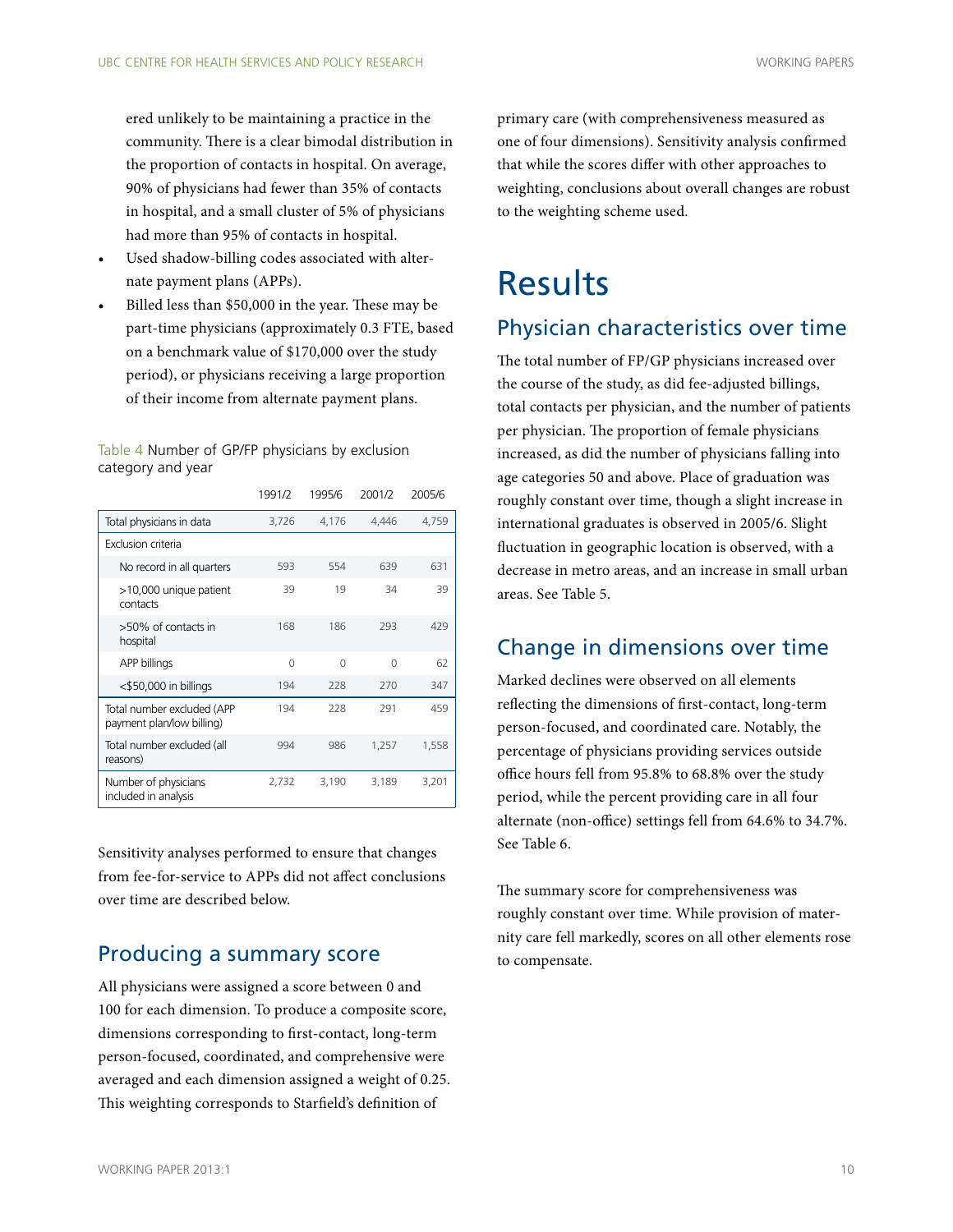#### Table 5 Physician characteristics over time

|                                               | 1991/2           | 1996/7           | 2001/2           | 2005/6           |
|-----------------------------------------------|------------------|------------------|------------------|------------------|
| # physicians included                         | 2,732            | 3,190            | 3,189            | 3,201            |
| Physician practice characteristics (mean, SD) |                  |                  |                  |                  |
| Total billings (\$)                           | 209,946 (82,717) | 202,950 (79,733) | 204,503 (85,117) | 209,292 (90,927) |
| Total # of contacts                           | 1,831            | 5,786 (2,471)    | 5,925 (2,627)    | 6,035 (2,832)    |
| # unique patients                             | (867)            | 2,017 (1,112)    | 2,086 (1,184)    | 2,175 (1,305)    |
| # UPC patients*                               | 467 (467)        | 427 (427)        | 428 (428)        | 417 (417)        |
| # MSOC patients**                             | 754 (754)        | 718 (718)        | 716 (716)        | 698 (698)        |
| Physician demographics (n, %)                 |                  |                  |                  |                  |
| Female                                        | 629 (23.0)       | 897 (28.1)       | 956 (29.8)       | 1018 (31.3)      |
| Age group                                     |                  |                  |                  |                  |
| $<$ 40                                        | 1081 (39.6)      | 1110 (34.8)      | 815 (25.4)       | 570 (17.5)       |
| 40-44                                         | 546 (20.0)       | 591 (18.5)       | 583 (18.2)       | 556 (17.1)       |
| 45-49                                         | 444 (16.3)       | 570 (17.9)       | 563 (17.5)       | 583 (17.9)       |
| 50-54                                         | 218(8.0)         | 437 (13.7)       | 529 (16.5)       | 537 (16.5)       |
| 55-59                                         | 201(7.4)         | 197 (6.2)        | 392 (12.2)       | 494 (15.2)       |
| 60-64                                         | 143(5.2)         | 161(5.1)         | 162(5.1)         | 307 (9.4)        |
| $65+$                                         | 99(3.6)          | 123 (3.9)        | 166(5.2)         | 203(6.2)         |
| Years in practice                             |                  |                  |                  |                  |
| $<$ 5                                         | 404 (14.8)       | 307 (9.6)        | 159(5.0)         | 95(3.0)          |
| $6 - 10$                                      | 437 (16.0)       | 613 (19.2)       | 422 (13.1)       | 292 (9.1)        |
| $11 - 20$                                     | 1000 (36.6)      | 1047 (32.8)      | 1120 (34.9)      | 1073 (33.5)      |
| $21 - 30$                                     | 540 (19.8)       | 842 (26.4)       | 975 (30.4)       | 970 (30.2)       |
| $31+$                                         | 350 (12.8)       | 379 (11.9)       | 534 (16.6)       | 777 (24.2)       |
| Place of graduation                           |                  |                  |                  |                  |
| University of BC                              | 936 (34.3)       | 1092 (34.2)      | 1097 (34.2)      | 1035 (32.3)      |
| Other Canadian medical school                 | 1109 (40.6)      | 1326 (41.6)      | 1308 (40.8)      | 1273 (39.7)      |
| International medical school                  | 687 (25.2)       | 771 (24.2)       | 805 (25.1)       | 900(28.1)        |
| <b>Health Authority</b>                       |                  |                  |                  |                  |
| Vancouver Coastal                             | 462 (17.0)       | 549 (17.3)       | 562 (17.6)       | 613 (18.9)       |
| Fraser Health                                 | 698 (25.7)       | 853 (26.9)       | 864 (27.1)       | 882 (27.2)       |
| Vancouver Island                              | 823 (30.3)       | 934 (29.5)       | 914(28.7)        | 889 (27.5)       |
| Interior                                      | 552 (20.3)       | 637 (20.1)       | 657 (20.6)       | 649 (20.0)       |
| Northern                                      | 181(6.7)         | 198(6.2)         | 189 (5.9)        | 205(6.3)         |

*\*Usual Provider of Care. Physician provided two-thirds or more of GP contacts. Patients must have a minimum of three contacts in the year.*

*\*\*Majority Source of Care. Physician provided 50% or more of GP contacts to the patient in question. Patients with an equal number of contacts from two or more physicians cannot be assigned.* 

*Note: Data were missing for some physician characteristics. Age: 1 missing in 2005/6. Years in practice: 1 missing in 1991/2 and 2001/2, 44 in 2005/6. Place of graduation: 43 missing in 2005/6. Health Authority: 16 missing in 1991/2, 18 in 1996/7, 24 in 2001/2, and 13 in 2005/6.*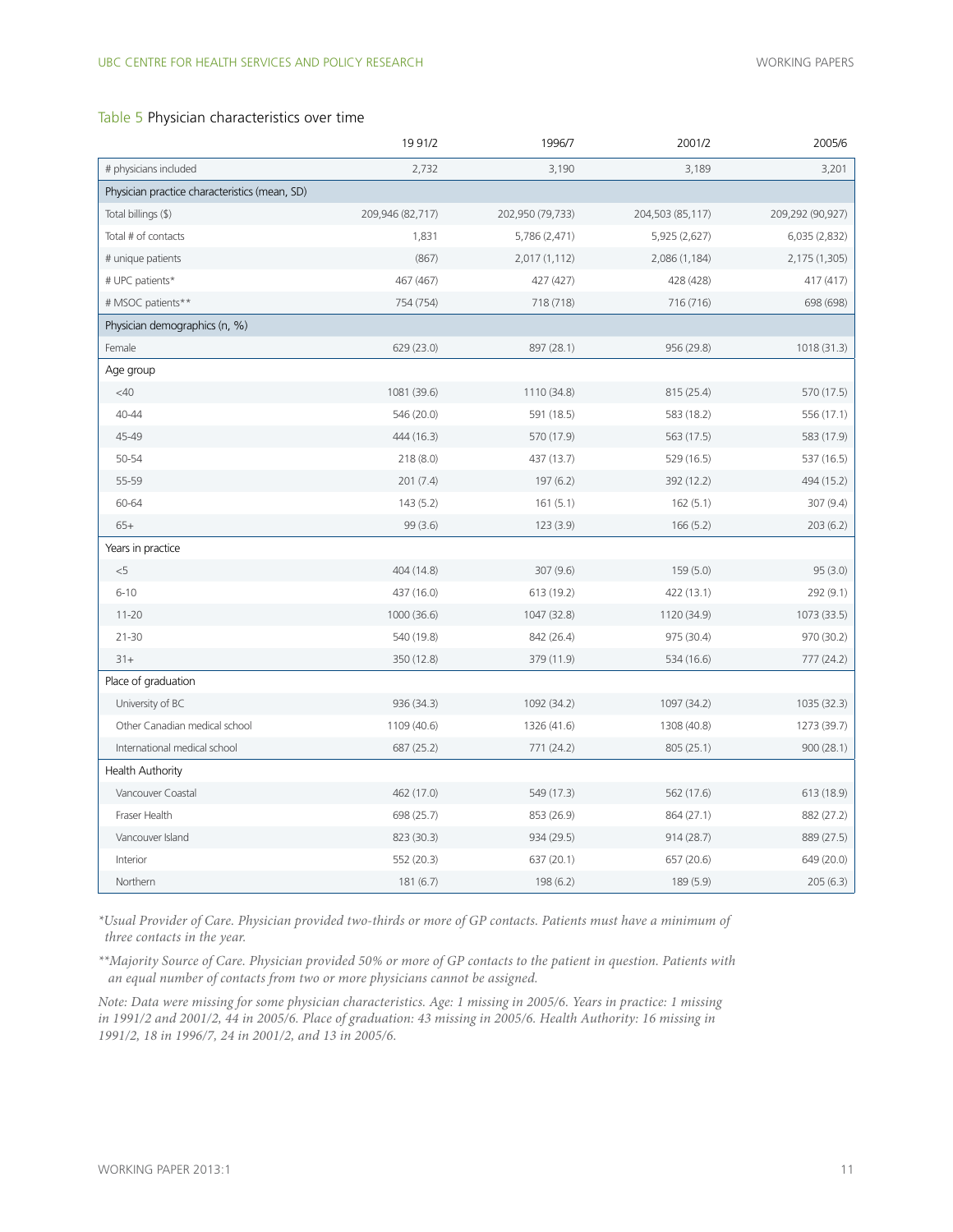## Table 6 Change in the dimensions over time

|                                                                      | 19 91/2 | 1996/7 | 2001/2 | 2005/6 |
|----------------------------------------------------------------------|---------|--------|--------|--------|
| First-contact care                                                   |         |        |        |        |
| Access both during and outside of office hours                       |         |        |        |        |
| % billing at least one service provided outside office hours         | 95.8    | 90.9   | 79.4   | 68.8   |
| Services provided in alternate settings                              |         |        |        |        |
| % in homes                                                           | 92.3    | 87.9   | 76.2   | 67.5   |
| % in nursing homes                                                   | 74.7    | 71.5   | 69.8   | 64.9   |
| % in hospital (ER)                                                   | 85.4    | 79.2   | 64.7   | 52.3   |
| % in hospital (non-ER)                                               | 99.3    | 98.4   | 91.7   | 86.5   |
| % office only                                                        | 0.5     | 0.9    | 4.9    | 8.0    |
| % in all four settings                                               | 64.6    | 58.7   | 45.8   | 34.7   |
| Mean score                                                           | 87.9    | 84.2   | 75.6   | 67.8   |
|                                                                      |         |        |        |        |
| Long-term person-focused care                                        |         |        |        |        |
| Continuity                                                           |         |        |        |        |
| % MSOC patients (continuity)                                         | 45.8    | 41.2   | 40.2   | 38.1   |
|                                                                      |         |        |        |        |
| Coordinated care                                                     |         |        |        |        |
| Organized care                                                       |         |        |        |        |
| % patients seeing <4 GPs                                             | 67.6    | 63.0   | 61.2   | 58.0   |
|                                                                      |         |        |        |        |
| Comprehensive for most health needs                                  |         |        |        |        |
| Service for both acute and chronic conditions                        |         |        |        |        |
| Mean % chronic contacts                                              | 23.7    | 24.5   | 27.2   | 29.0   |
| Mean % acute contacts                                                | 36.5    | 34.7   | 31.1   | 30.7   |
| Mean score (ratio low/high)                                          | 58.2    | 61.0   | 64.8   | 65.4   |
| Maternity care                                                       |         |        |        |        |
| % no obstetrical/maternity                                           | 13.3    | 16.7   | 26.0   | 33.5   |
| % pre/post-natal & delivery                                          | 66.8    | 52.2   | 31.4   | 23.8   |
| Mean score                                                           | 76.7    | 67.8   | 52.7   | 45.2   |
| Mental health care                                                   |         |        |        |        |
| % with mental health contacts                                        | 98.0    | 97.8   | 98.1   | 98.3   |
| Geriatric care                                                       |         |        |        |        |
| % with "usual patients" aged 75+ years                               | 94.4    | 94.7   | 93.0   | 92.2   |
| Reproductive care                                                    |         |        |        |        |
| % of female patients ages 18-74 receiving pelvic exams               | 23.5    | 23.4   | 25.0   | 26.1   |
| Disease prevention                                                   |         |        |        |        |
| % adults patients age 18-74 years receiving glucose and lipids tests | 39.4    | 42.5   | 56.7   | 60.6   |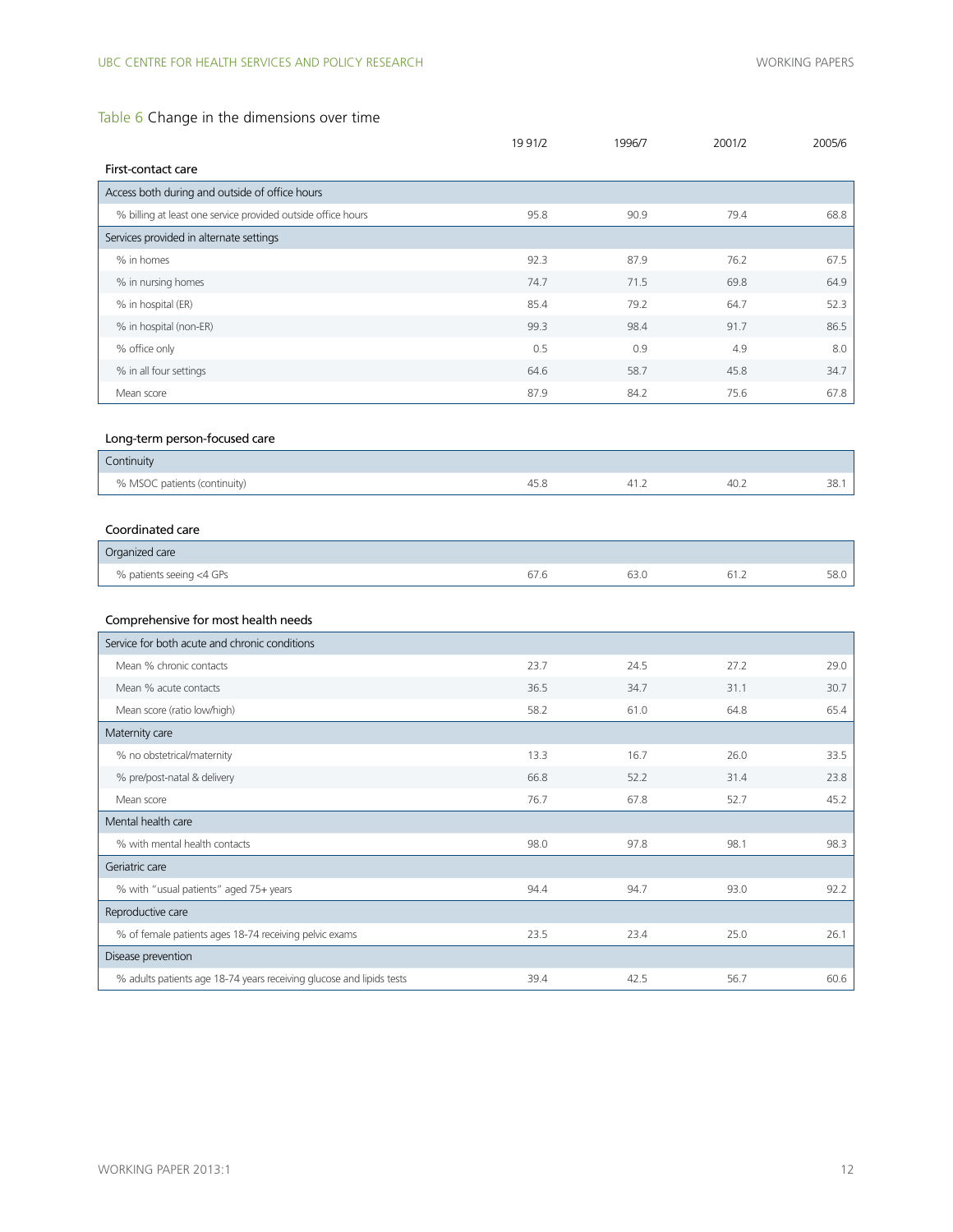## <span id="page-12-0"></span>Change in the summary score over time

The mean FSFP score fell from 67.6 to 57.2.

Table 7 Mean summary scores over time

|                                              | 1991/2 | 1995/6 | 2001/2 | 2005/6 |
|----------------------------------------------|--------|--------|--------|--------|
| Number of physicians<br>included in analysis | 2.732  | 3.190  | 3.189  | 3.201  |
| Average summary score                        | 67 6   | 64 1   | 61 0   | 57.2   |

# Physician characteristics associated with full service family practice

Differences in mean scores are apparent by physician characteristics. In general, male physicians, and those in middle age had higher scores. University of BC graduates had higher scores than those graduating elsewhere. Higher scores were also observed in the Interior and Northern health authorities, as well as in small urban, rural, and small town settings. See Table 8.

Importantly, changes in physician characteristics did not explain falling scores over time, as scores fell within all categories of all variables.

# Sensitivity analysis

Sensitivity analysis explored the question of whether the observed decline can be explained by the fact that physicians with full service practices have tended to move to APPS, and hence were more likely to have been excluded from our data in later years.

To explore the impact of a shift toward APPs, we assumed that all physicians excluded with APP billings or total billings less than \$50,000 would have received a score of 100. We then assumed, even more conservatively, that all physicians excluded for any reason would have received a score of 100. While mean scores are slightly attenuated, a clear declining trend persists. See Table 9.

#### Table 8 Mean FSFP score by physician characteristics

|                         | 1991/2 | 1995/6 | 2001/2 | 2005/6 |
|-------------------------|--------|--------|--------|--------|
| Gender                  |        |        |        |        |
| Female                  | 65.4   | 62.8   | 59.2   | 55.3   |
| Male                    | 68.2   | 64.6   | 61.7   | 58.1   |
| Age group               |        |        |        |        |
| 39 and under            | 63.9   | 60.0   | 56.5   | 52.4   |
| $40 - 44$               | 69.3   | 65.5   | 61.3   | 57.6   |
| 45-49                   | 69.5   | 67.1   | 63.0   | 58.2   |
| 50-54                   | 70.8   | 66.9   | 64.4   | 59.9   |
| 55-59                   | 71.4   | 66.9   | 63.9   | 59.7   |
| 60-64                   | 71.6   | 67.6   | 61.4   | 58.4   |
| $65+$                   | 68.3   | 61.1   | 57.1   | 52.3   |
| Years in practice       |        |        |        |        |
| $<$ 5                   | 59.2   | 55.7   | 50.7   | 49.2   |
| $6 - 10$                | 66.1   | 61.0   | 56.8   | 53.3   |
| $11 - 20$               | 69.1   | 65.4   | 61.4   | 56.9   |
| $21 - 30$               | 70.0   | 66.9   | 63.6   | 59.6   |
| $31+$                   | 70.9   | 65.9   | 61.8   | 57.7   |
| Place of graduation     |        |        |        |        |
| University of BC        | 68.4   | 65.3   | 62.7   | 59.4   |
| Other Canadian school   | 66.4   | 62.9   | 59.6   | 55.5   |
| International           | 68.2   | 64.5   | 60.9   | 57.6   |
| <b>Health Authority</b> |        |        |        |        |
| Vancouver Coastal       | 68.3   | 64.3   | 60.6   | 57.1   |
| Fraser Valley           | 67.8   | 62.7   | 59.2   | 55.1   |
| Vancouver Island        | 67.5   | 65.2   | 62.0   | 57.6   |
| Interior                | 66.9   | 64.6   | 62.3   | 58.8   |
| Northern                | 66.1   | 64.0   | 63.7   | 61.7   |

*Note: Data were missing for some physician characteristics. Age: 1 missing in 2005/6. Years in practice: 1 missing in 1991/2 and 2001/2, 44 in 2005/6. Place of graduation: 43 missing in 2005/6. Health Authority: 16 missing in 1991/2, 18 in 1996/7, 24 in 2001/2, and 13 in 2005/6.*

#### Table 9 Mean FSFP score sensitivity analysis

|                                                                                 | 1991/2 | 1995/6 | 2001/2 | 2005/6 |
|---------------------------------------------------------------------------------|--------|--------|--------|--------|
| As calculated                                                                   | 67.6   | 64.1   | 61.0   | 57.2   |
| Sensitivity 1 - assuming<br>APP / low billing<br>excluded had scores<br>$= 100$ | 69.7   | 66.5   | 64.0   | 62.0   |
| Sensitivity 2 - assuming<br>all excluded had scores<br>$=100$                   | 76.2   | 726    | 718    | 70.8   |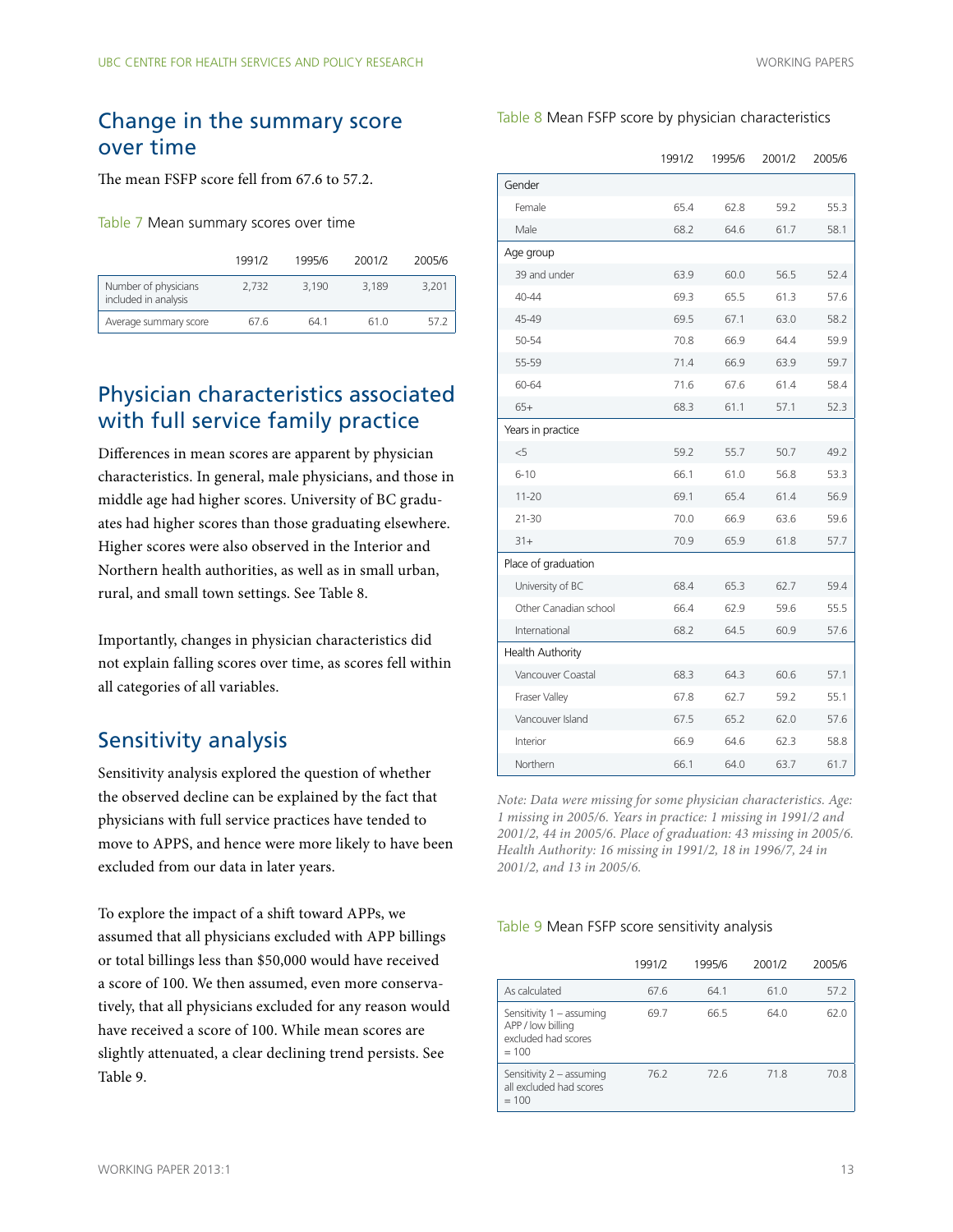# <span id="page-13-0"></span>**Discussion**

A marked decline in the provision of FSFP was observed over the period from 1991/92 to 2005/06 in BC. This was observed across all physician characteristics, and even when adjusting for the possibility that full service physicians have moved to alternate payment plans. This change was driven by declines in the dimensions reflecting first-contact, long-term, personfocused, and coordinated care, as well as provision of maternity care over time.

The extent to which this change in practice affects patient outcomes remains unknown. In addition, policy reforms designed to emphasize FSFP in BC were rolled out over the period between 2003 and 2008. At the final time point in this analysis (2005/6) they had not yet come into full effect. Certainly we see no evidence in these data and analyses of a policy effect over the period 2001/02-2005/06. However, it may be unrealistic to expect an effect given the short time span and the incomplete roll-out by the end of our period of analysis. Future work will examine FSFP using more recent data, in order to observe if there has been any attenuation or reversal of the observed declines as a result of policies targeted at dimensions of FSFP.

# References

- 1. Starfield B, Shi L, Macinko J. Contribution of primary care to health systems and health. Milbank Quarterly. 2005;83(3):457–502.
- 2. Starfield B. Primary Care: Balancing health needs, services, and technology. Oxford University Press; 1998.
- 3. Institute of Medicine. Primary care: America's health in a new era. Washington, DC: National Academy Press, 1996.
- 4. Statistics Canada. Population with a regular medical doctor, by sex, provinces and territories. Available from: www.statcan.gc.ca/tables-tableaux/ sum-som/l01/cst01/health76a-eng.htm
- 5. Canadian Institute for Health Information. Supply, Distribution and Migration of Canadian Physicians. Ottawa: CIHI, 2010. Available from: publications.gc.ca/collections/collection\_2012/iciscihi/H115-23-2010-eng.pdf
- 6. Watson DE, Slade S, Buske L, Tepper J. Intergenerational differences in workloads among primary care physicians: a ten-year, population-based study. Health Affairs. 2006;25(6):1620–8.
- 7. Crossley TF, Hurley J, Jeon S-H. Physician labour supply in Canada: a cohort analysis. Health Economics. 2009;18(4):437–56.
- 8. CMA Bulletin. Attitudes of new MDs mean medicine is in for a change: survey. Canadian Medical Association Journal. 2011;183(17). Available from: cma.ca/multimedia/CMA/Content\_Images/Policy\_ Advocacy/Policy\_Research/22-Bulletin-nov22-rev. pdf
- 9. Tregillus VHF, Cavers WJ. General Practice Services Committee: Improving Primary Care for BC Physicians and Patients. Healthcare Quarterly. 2011;14:1–6.
- 10. Wong E, Stewart M. Predicting the scope of practice of family physicians. Canadian Family Physician. 2010;56(6):e219–25.
- 11. Chan BTB. The declining comprehensiveness of primary care. Canadian Medical Association Journal. 2002;166(4):429–34.
- 12. Mazowita G, Cavers WJ. Issues in International Health Policy: Reviving Full-Service Family Practice in British Columbia. New York: The Commonwealth Fund, 2011. Available from: www.commonwealthfund.org/~/media/Files/ Publications/Issue Brief/2011/Aug/1538\_ Mazowita\_restoring\_fullservice\_family\_practice\_ BC\_intl\_brief\_v3\_CORRECTED\_20110906.pdf
- 13. General Practice Services Committee. MSP Full Service Family Practice Incentive Program. Available from: www.health.gov.bc.ca/msp/legislation/ bcmaagree\_faqs\_fsfp.html